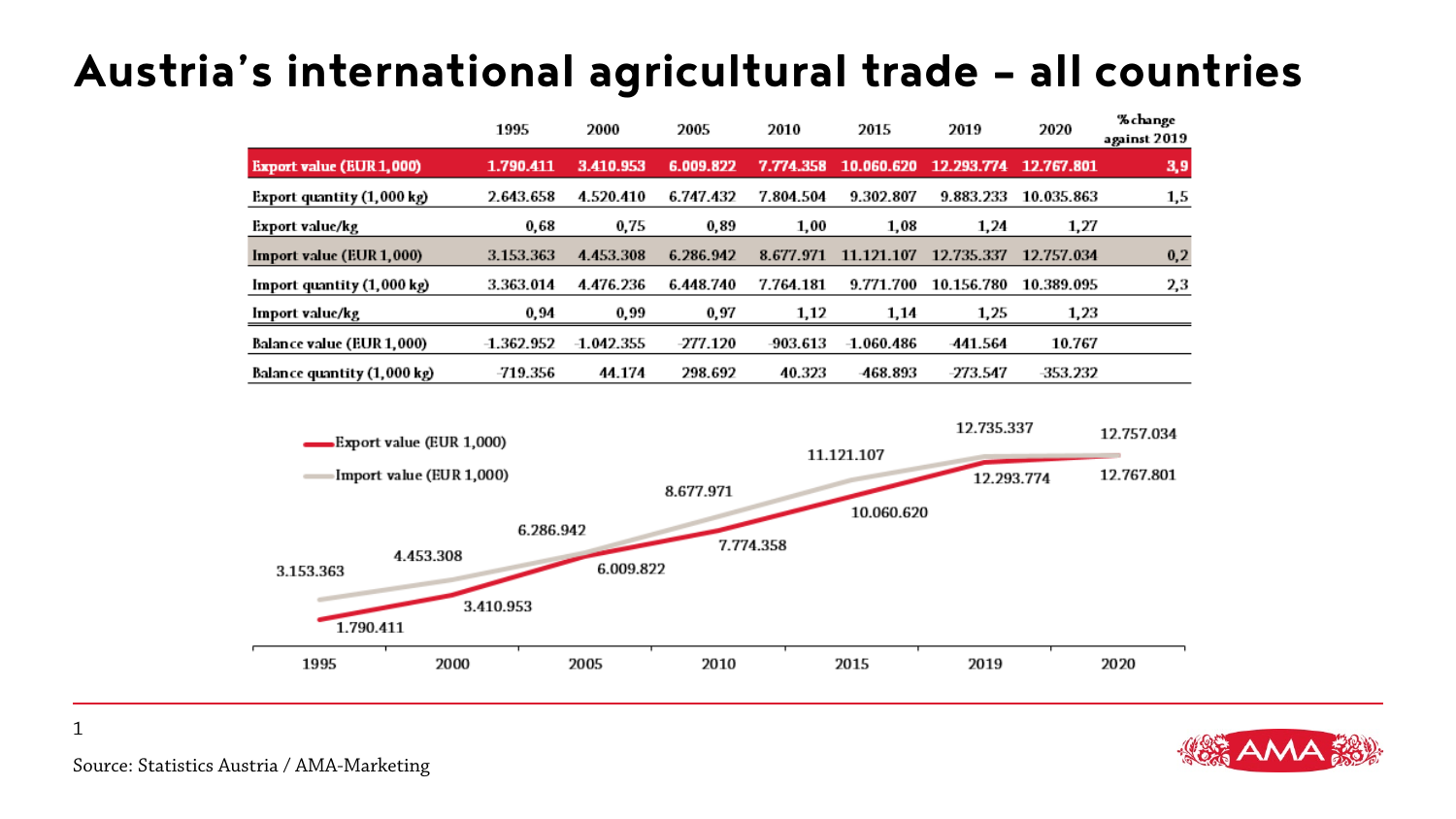## **Germany: Austria is becoming a net exporter**

**Total international agricultural trade (K01-24) Austria – Germany**

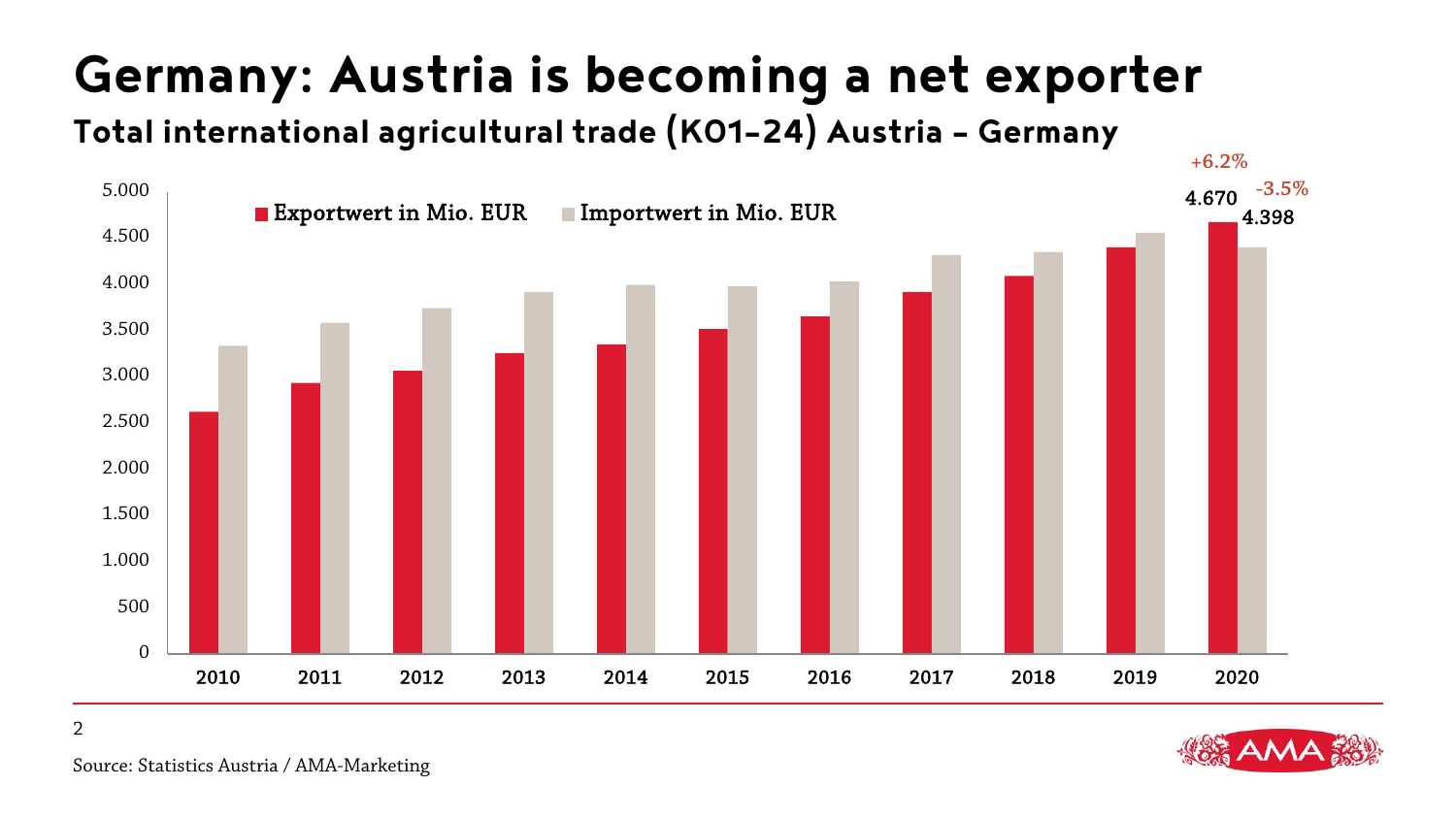#### **Share of agricultural exports (K01-24) relative to total exports (K01-97) now increasing to 9 percent Share of value as a %**





Source: Statistics Austria / AMA-Marketing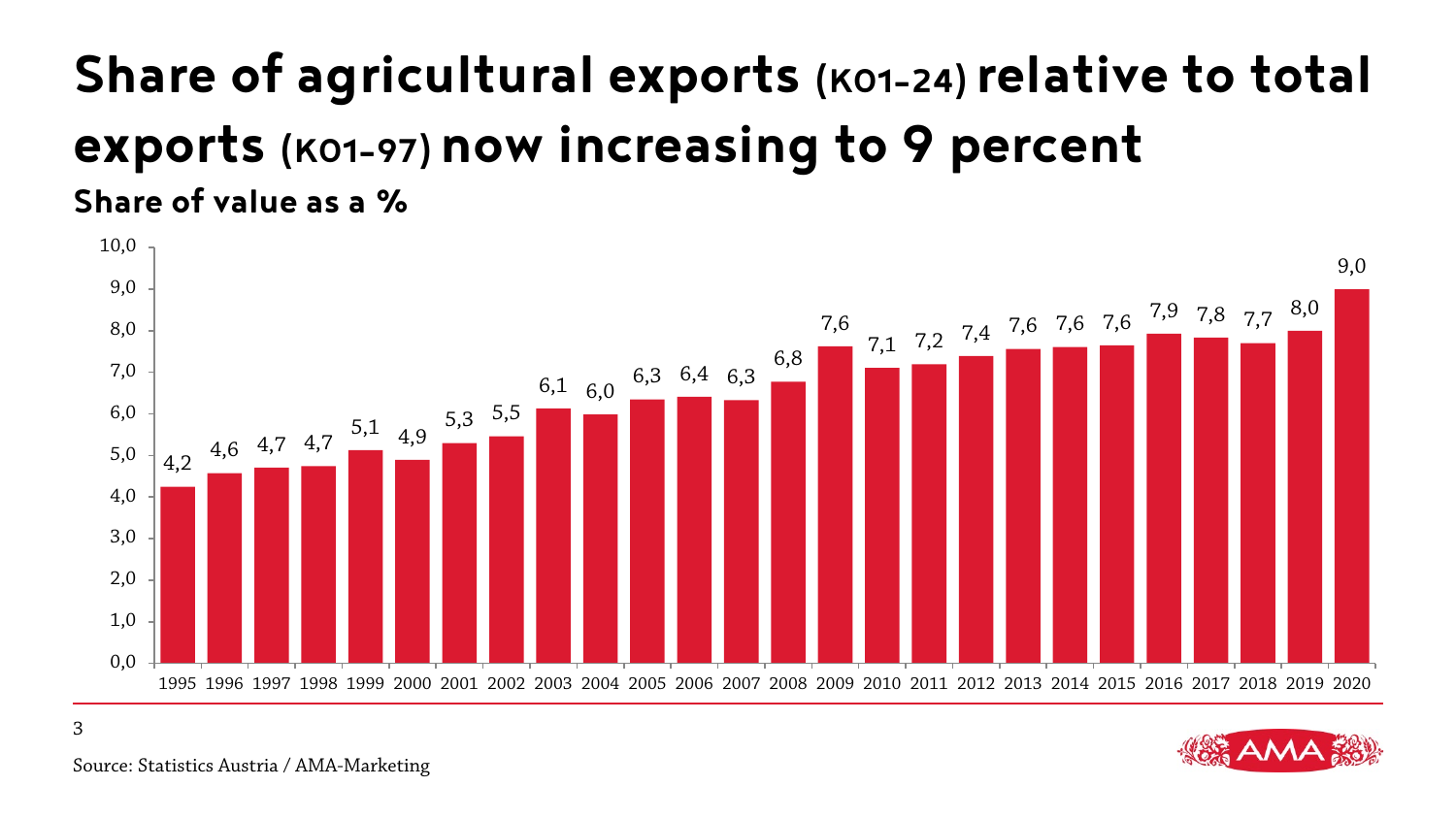### **Austria's top 10 – export countries 2020**

#### **Export value in EUR 1,000, K01-24**





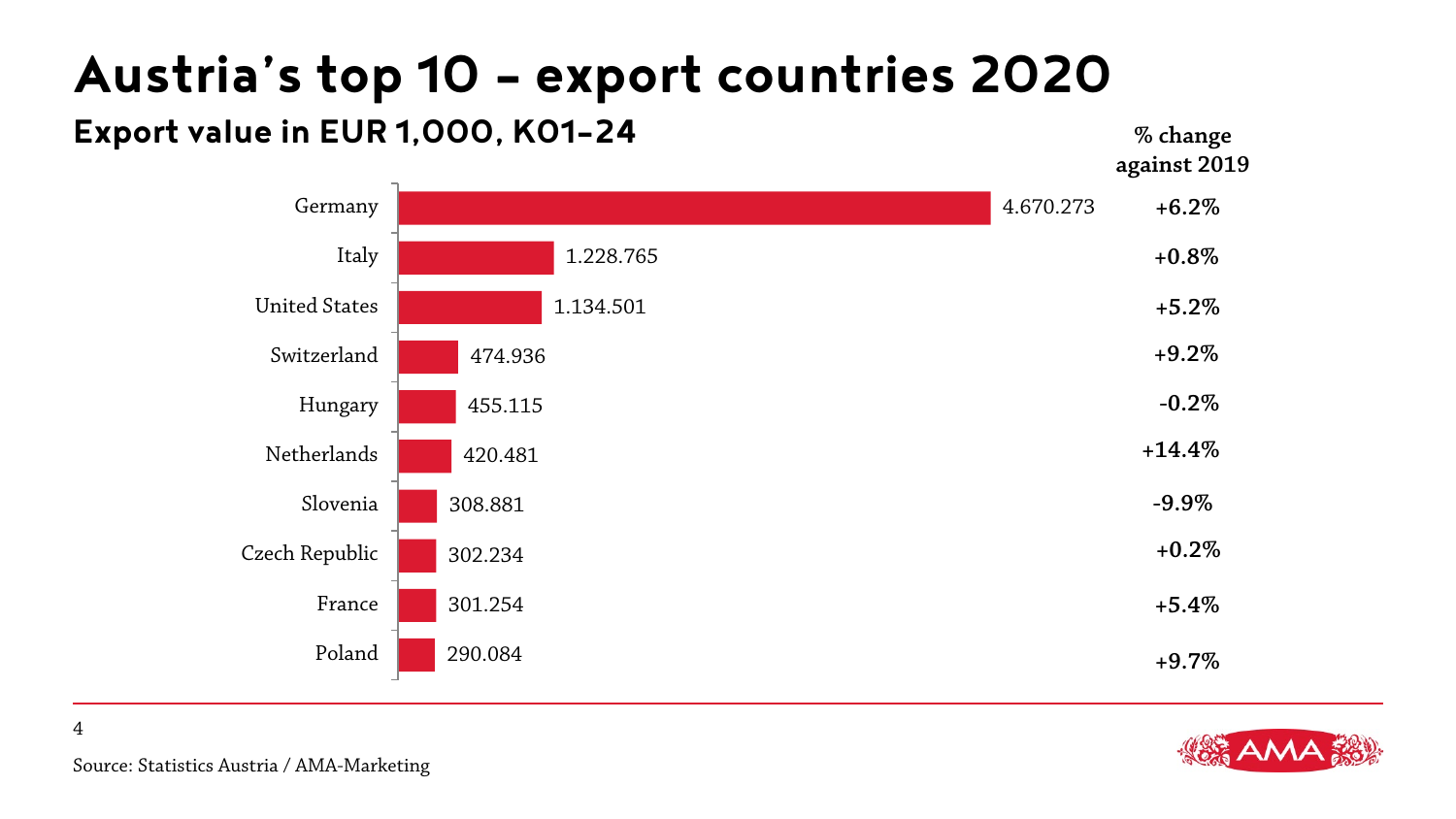#### **Selected agricultural products – all countries Export value in EUR 1,000**





Source: Statistics Austria / AMA-Marketing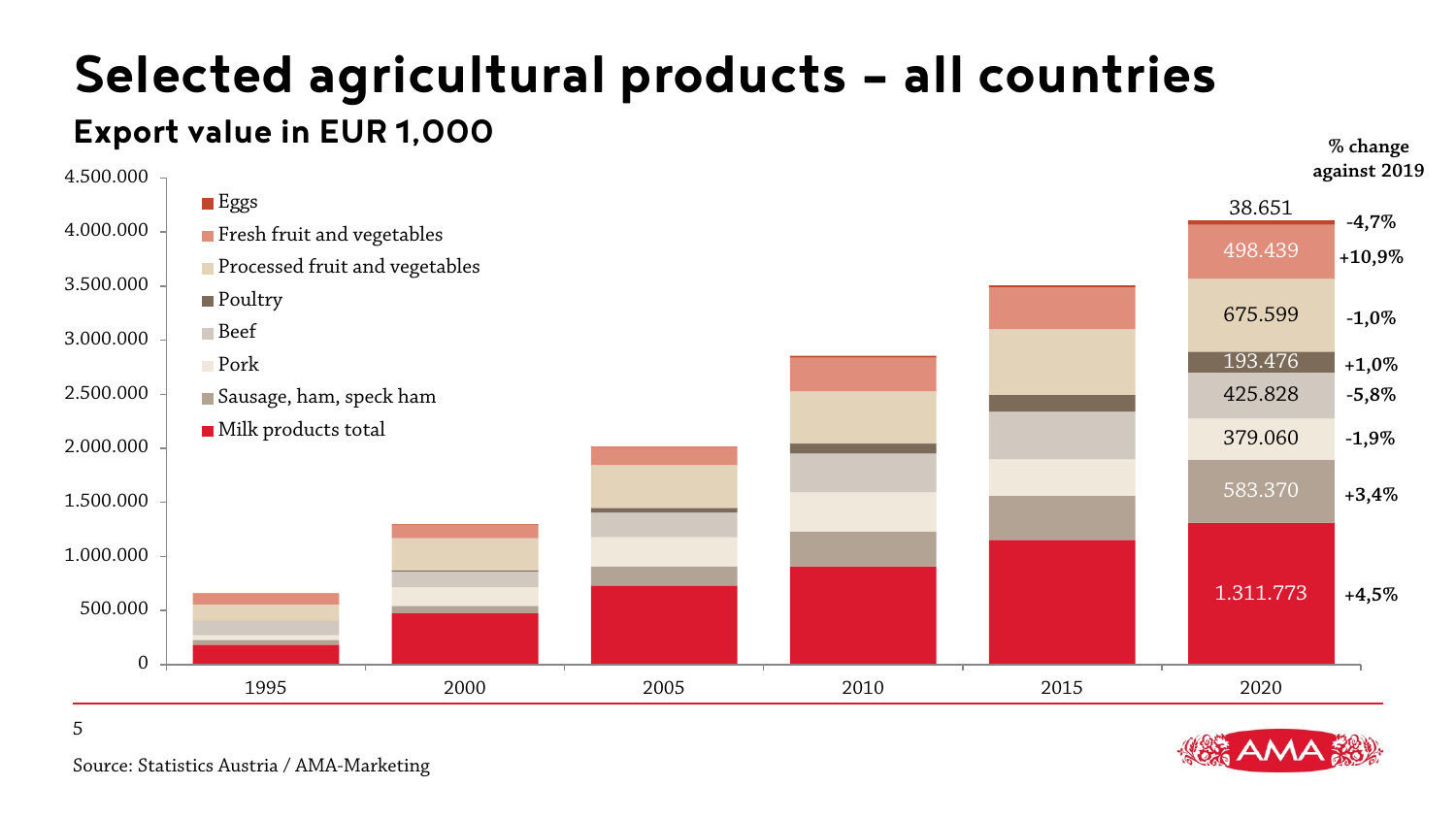### **Selected agricultural products – Germany**

**Export value in EUR 1,000, 2020 and % change against 2019**





Source: Statistics Austria / AMA-Marketing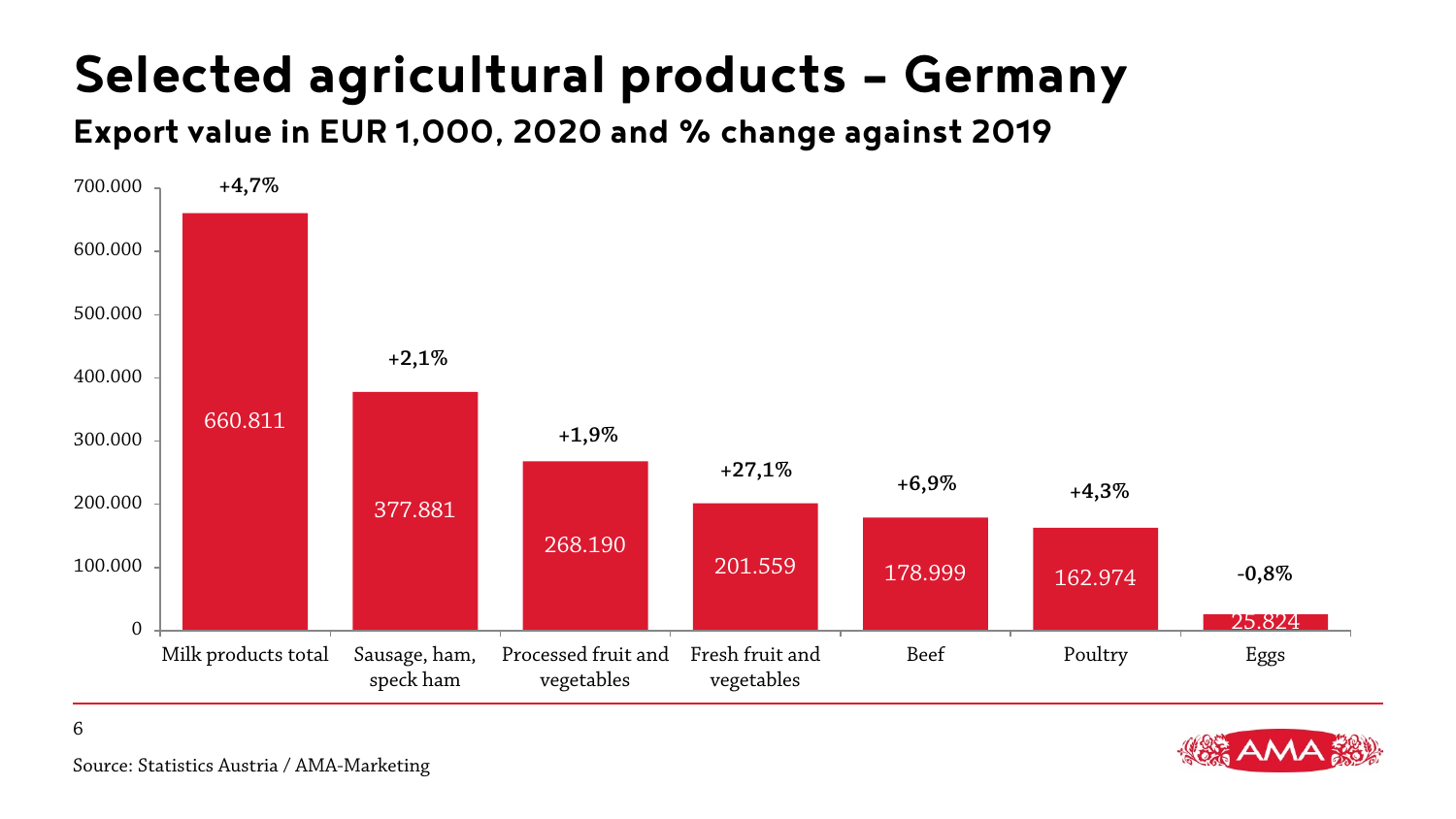# **Austria-Germany international trade in selected groups of goods**

**Exports and imports in EUR 1,000, 2020**





Source: Statistics Austria / AMA-Marketing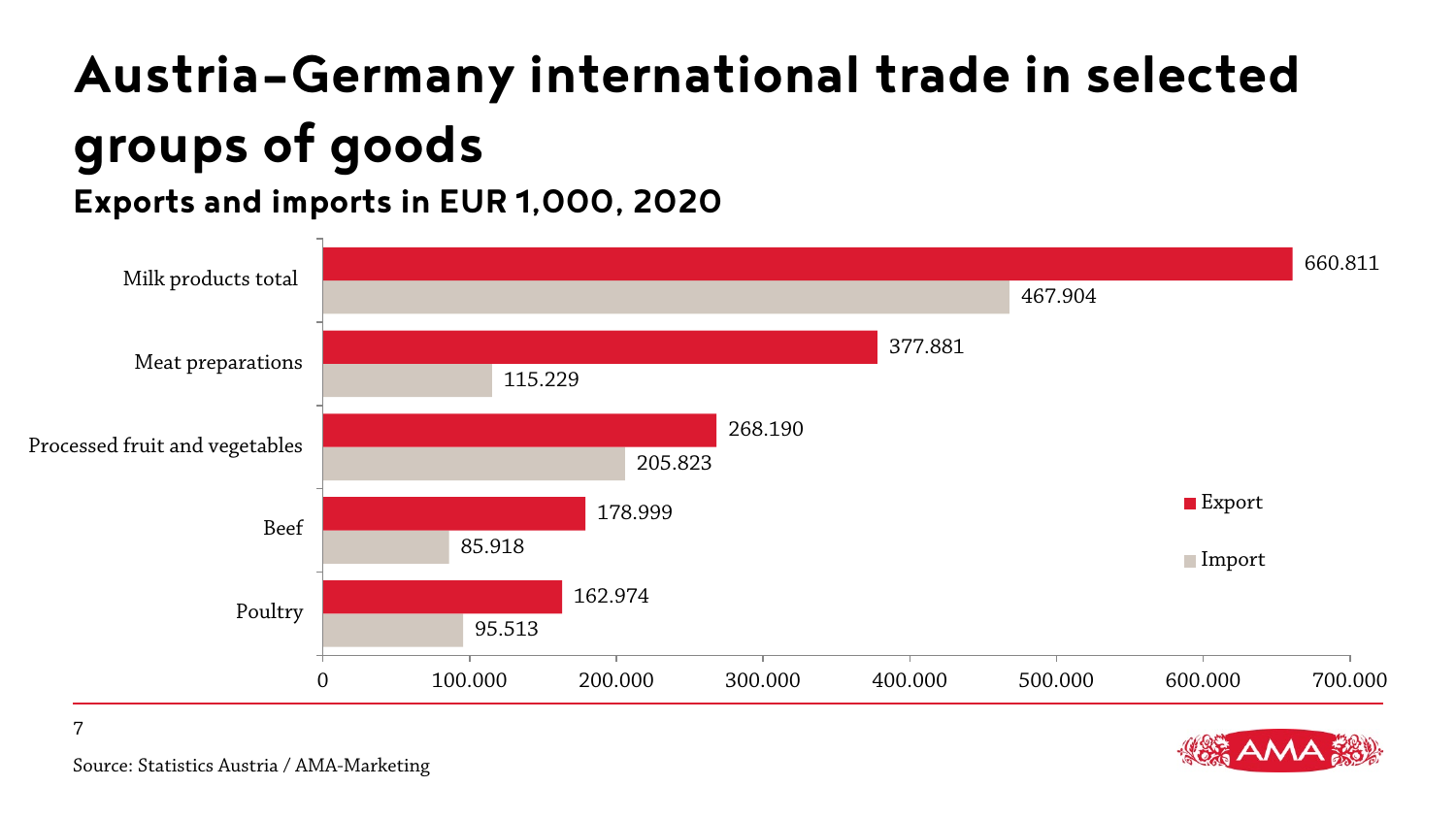## **Top export countries for cheese (0406)**

#### **value/kg, incl. processed cheese**





Source: Statistics Austria / AMA-Marketing